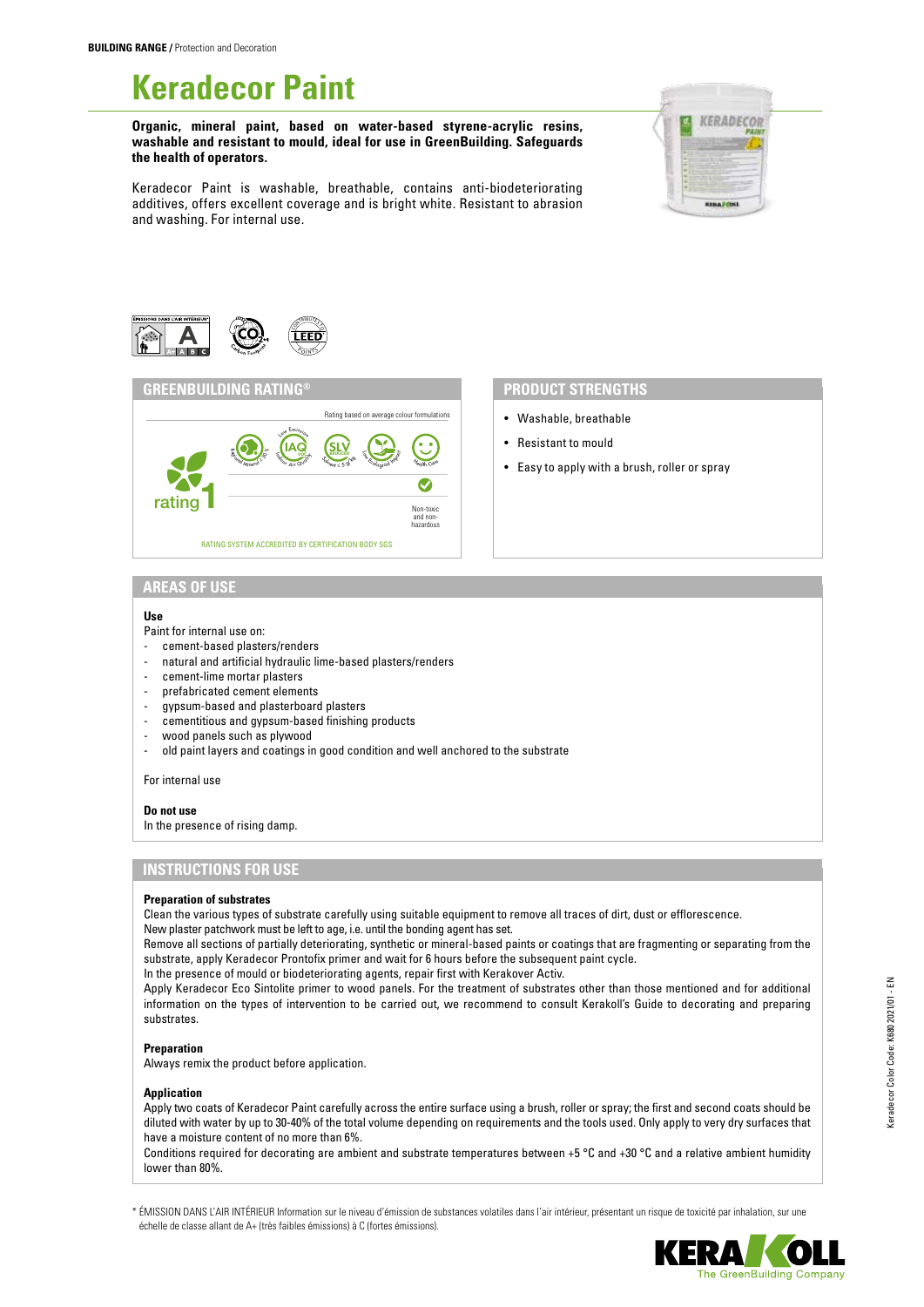# **INSTRUCTIONS FOR USE**

Leave at least 12 hours between the first and second coats at +23 °C and R.H. of ≤ 80%. In cases where different lots of coloured product are used, or when completing a job in which a tintometer has been used, it is advisable to mix the various quantities together so as to avoid slight differences in tone.

#### **Cleaning**

Residual traces of Keradecor Paint can be removed from tools with water before the product hardens.

# **SPECIAL NOTES**

The colour chart is provided as a general indication only.

We therefore recommend testing the product onsite to check the exact colour and coverage that will be obtained.

Do not start application and/or stop applying the product in the presence of smoke and dust.

In the presence of gypsum surfaces or grouting, always apply Keradecor Prontofix first.

On intense shades, we recommend to apply the product wet on wet and without breaks, in order to avoid colour differences.

Touch-ups may vary depending on various factors and may be visible even after the product has dried.

On dark colours a blackboard effect may be visible when fingers are rubbed on the wall after the product has dried completely. Keradecor Paint contains anti-biodeteriorating additives to preserve the film against fungi and mould; however the anti-mould effect may be affected by particular environmental conditions, such as high environmental or masonry humidity.

# **ABSTRACT**

*Protection and decoration of internal surfaces, by application using a brush, roller or a spray, of high-coverage, washable and breathable paint resistant to mould and abrasion, containing water-based acrylic resins, such as Keradecor Paint by Kerakoll Spa, GreenBuilding Rating® 1. Wash resistance to 5000 cycles (brush method) according UNI 10560. Damp brushing resistance Class 2 UNI-EN ISO 11998. Resistant to the diffusion of water vapour (μ) μ = 120 according to DIN 52615. Equivalent air layer (for 2 coats) SD = 0.012 m according EN ISO 7783-2.*

| Appearance                                                                                                                | white or coloured paint                                                   |                   |
|---------------------------------------------------------------------------------------------------------------------------|---------------------------------------------------------------------------|-------------------|
| Volumetric mass                                                                                                           | $\approx$ 1.63 kg/l                                                       |                   |
| Chemical nature                                                                                                           | styrene-acrylic                                                           |                   |
| Pack                                                                                                                      | $4 - 14$ $\ell$ buckets                                                   |                   |
| Shelf life                                                                                                                | $\approx$ 18 months from production in the original sealed packaging      |                   |
| Warning                                                                                                                   | protect from frost, avoid direct exposure to sunlight and sources of heat |                   |
| Viscosity                                                                                                                 | $\approx$ 40000 cps, rotor 6 RPM 10                                       | Brookfield method |
| Temperature range for application                                                                                         | from $+5$ °C to $+30$ °C                                                  |                   |
| Humidity of the substrate                                                                                                 | $< 6\%$                                                                   |                   |
| Waiting time between 1 <sup>st</sup> and 2 <sup>nd</sup> coat                                                             | $>12$ hrs                                                                 |                   |
| Coverage when applying two coats                                                                                          |                                                                           |                   |
| for a fine-texture, two-coat finish                                                                                       | $\approx 0.18 - 0.2$ $\ell/m^2$                                           |                   |
| Values taken at +20 °C, 65% R.H. and no ventilation. Data may vary depending on specific conditions at the building site. |                                                                           |                   |